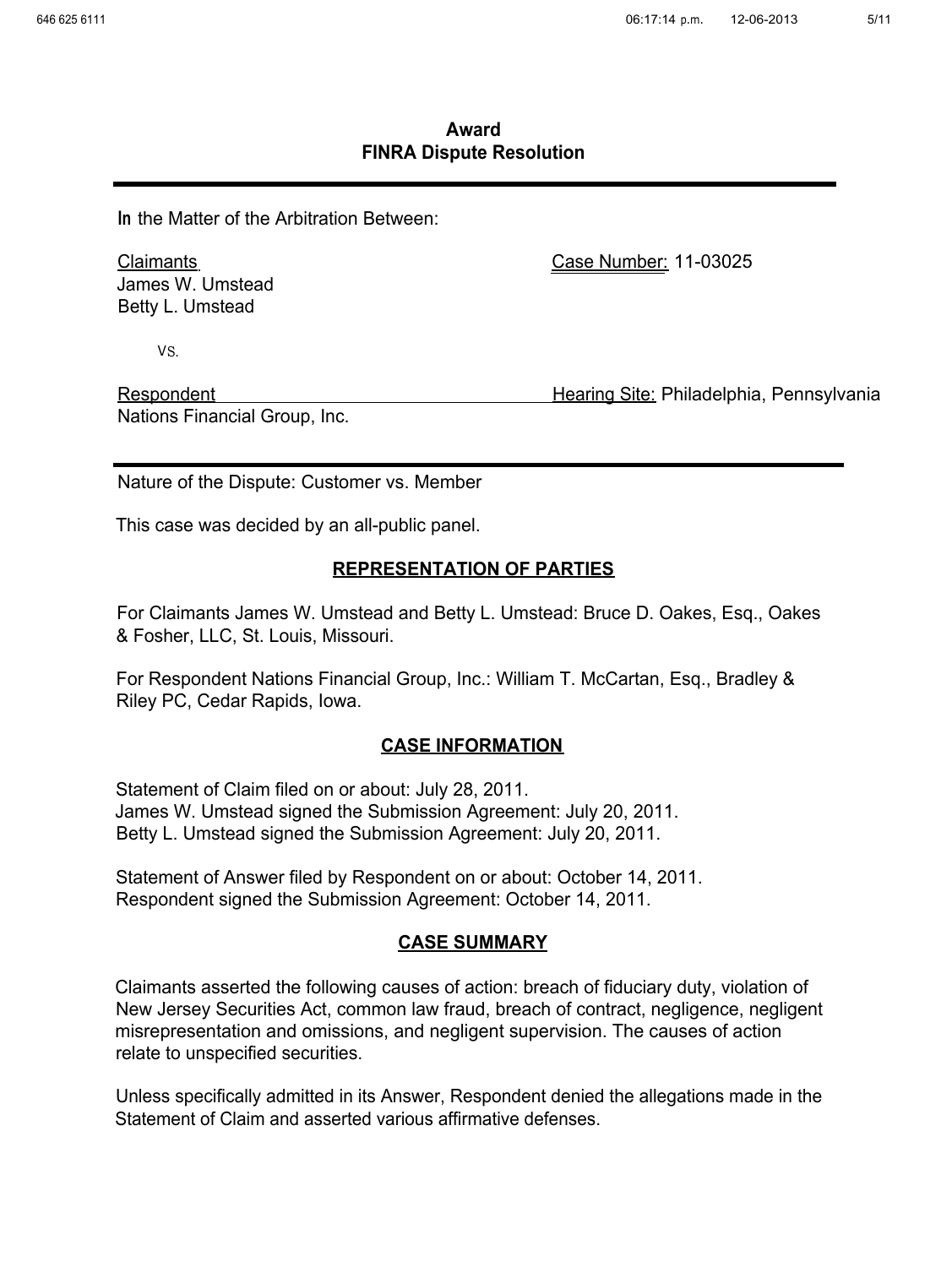FINRA Dispute Resolution Arbitration No. 11-03025 Award Page 2 of 4

## **RELIEF REQUESTED**

In the Statement of Claim, Claimants requested compensatory damages in the amount of \$300,000.00 plus interest, punitive damages, attorneys' fees, and costs.

Respondent requested that Claimants' claims be dismissed with prejudice, expungement of this matter from unnamed party Susan Frenkel's CRD record, and such other and further relief as deemed just and appropriate.

# **OTHER ISSUES CONSIDERED AND DECIDED**

The Arbitrators acknowledge that they have each read the pleadings and other materials filed by the parties.

The Arbitrators reviewed and considered a motion filed by Respondent to disqualify Claimant's Counsel and that motion was denied.

The parties have agreed that the Award in this matter may be executed in counterpart copies or that a handwritten, signed Award may be entered.

# **AWARD**

After considering the pleadings, the testimony and evidence presented at the recorded hearing, the Panel has decided in full and final resolution of the issues submitted for determination as follows:

- 1. Respondent is liable for and shall pay to Claimants compensatory damages in the amount of \$216,492.00 plus interest at the rate of 5.5% per annum from December 1, 2008 until the award is paid in full.
- 2. Respondent is liable for and shall pay to Claimants costs in the amount of \$13,332.00.
- 3. Respondent is liable for and shall pay to Claimants \$300.00 to reimburse Claimants for the non-refundable portion of the filing fee previously paid to FINRA Dispute Resolution.
- 4. Respondent's request for expungement of unnamed party Susan Frenkel's CRD record is denied.
- 5. Any and all relief not specifically addressed herein, including punitive damages, is denied.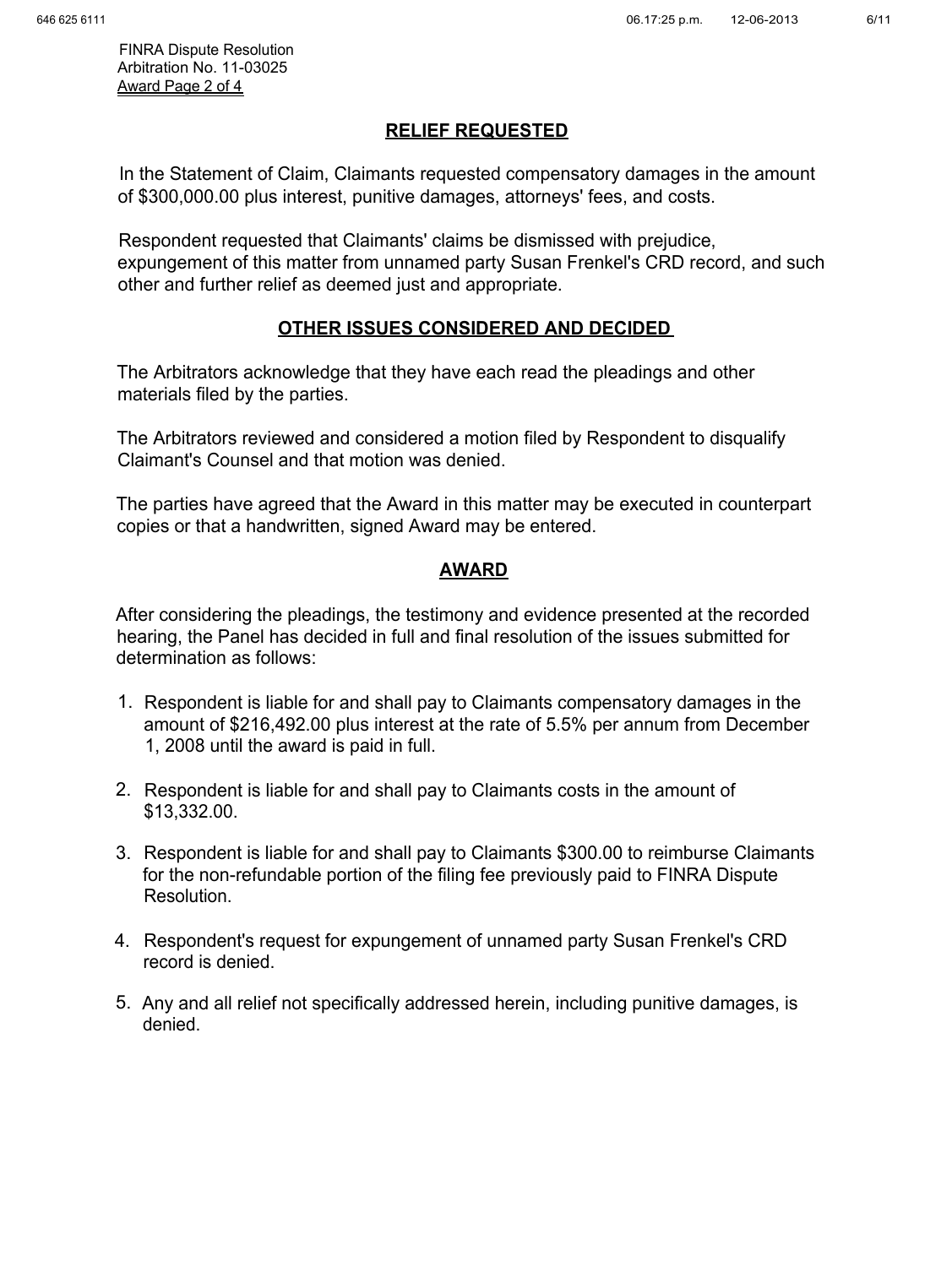FINRA Dispute Resolution Arbitration No. 11-03025 Award Page 3 of 4

## **FEES**

Pursuant to the Code, the following fees are assessed:

## **Filing Fees**

FINRA Dispute Resolution assessed a filing fee\* for each claim: Initial Claim Filing Fee  $=$  \$1,425.00

*\*The filing fee is made up of a non-refundable and a refundable portion.* 

## **Member Fees**

Member fees are assessed to each member firm that is a party in these proceedings or to the member firm that employed the associated person at the time of the events giving rise to the dispute. Accordingly, as a party, Nations Financial Group, Inc. is assessed the following:

| Member Surcharge           | $=$ \$1,700.00  |
|----------------------------|-----------------|
| Pre-Hearing Processing Fee | $=$ \$750.00    |
| Hearing Processing Fee     | $=$ \$ 2,750.00 |

# **Hearing Session Fees and Assessments**

The Panel has assessed hearing session fees for each session conducted. A session is any meeting between the parties and the arbitrators, including a pre-hearing conference with the arbitrators, that lasts four (4) hours or less. Fees associated with these proceedings are:

| Six (6) Hearing sessions $@$ \$1,125.00 |                  |            | $=$ \$ 6,750.00 |
|-----------------------------------------|------------------|------------|-----------------|
| Hearing Dates:                          | October 22, 2013 | 2 sessions |                 |
|                                         | October 23, 2013 | 2 sessions |                 |
|                                         | October 24, 2013 | 2 sessions |                 |
| <b>Total Hearing Session Fees</b>       |                  |            | $=$ \$ 6,750.00 |

The Panel has assessed the \$6,750.00 hearing session fees to Respondent.

All balances are payable to FINRA Dispute Resolution and are due upon receipt.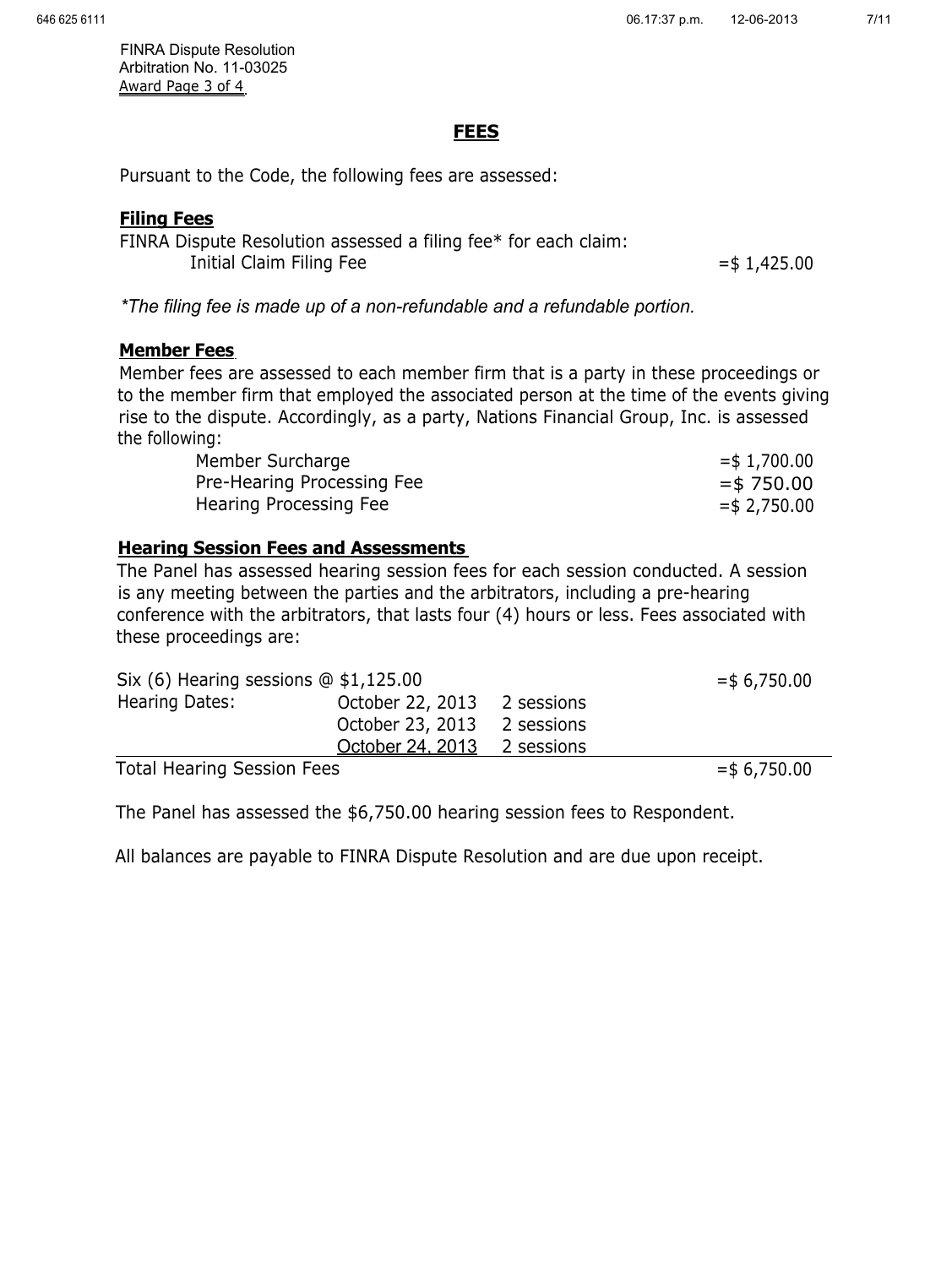FINRA Dispute Resolution Arbitration No 11-03025 Award Page **4** of 4

#### **ARBITRATION PANEL**

Rafael A. Porrata-Doria, Jr. Public Arbitrator Margaret Mary Crumley

Paul Ribner **Public Arbitrator, Presiding Chairperson** 

I, the undersigned Arbitrator, do hereby affirm that I am the individual described herein and who executed this instrument which is my award.

# **Concurring Arbitrators' Signatures**

 $\overline{\mathbf{F}}$  $\frac{2}{2}$ 

Paul Ribner **National Accord Paul Ribner** Signatuila Date Public Arbitrator, Presiding Chairperson

Rafael A. Porrata-Dona, Jr. Public Arbitrator

Margaret Mary Crumley **Signature Date** Public Arbitrator

Signature Date

December 6, 2013 Date of Service (For FINRA Dispute Resolution office use only)